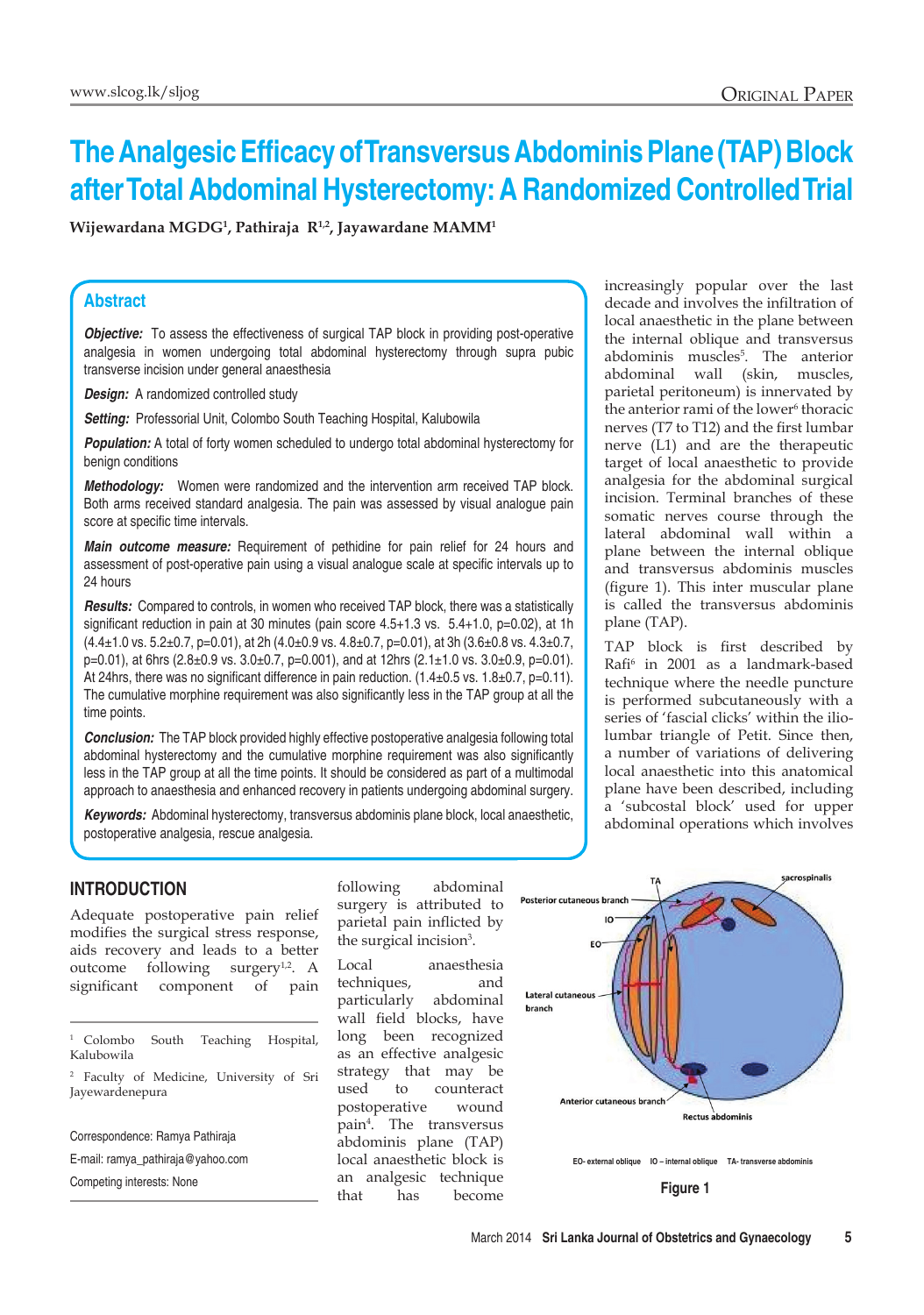subcutaneous needle puncture below the costal margin<sup>7,8</sup>. Additional adjuncts include catheters placed within the correct plane, which provide a longer-lasting infusion of local anaesthesia9 . This blind technique is difficult in obese patients and carries potential risk of peritoneal puncture and possible visceral injury<sup>10</sup>. To minimize these complications this technique is later carried out under ultra sound guidance<sup>11,12</sup>. More recently, open 'surgically placed' TAP blocks have been described, with local anaesthetic infiltration under direct vision in the TAP through the incision at the time of surgery<sup>13,15</sup>. This has been shown to reduce all the possible complications described above<sup>16</sup>.

The benefits of TAP block include the avoidance of neuraxial analgesic techniques and their associated risk, as well as a reduction in opioid consumption. As the side-effects of opioids are dose dependent, reducing postoperative opioid requirements could significantly reduce the incidence of opioid-related problems, such as sedation, nausea, vomiting, urinary retention, respiratory depression, delayed recovery of colonic mobility, and prolonged postoperative ileus<sup>17, 18</sup>.

The primary outcome of this study is to assess whether there is a significant difference in opioid usage in the first 24 hours after abdominal hysterectomy with or without a TAP block. Secondary outcome include the assessment of the severity of pain in the two groups by utilizing visual analogue scales (VAS).

#### **METHODOLOGY**

After approval from the institutional ethical committee and written informed consent was obtained from the patients, we studied 40 ASA physical status I-III patients aged 18-89 years scheduled for abdominal hysterectomy via supra pubic transverse incision. Patients were excluded if there was a history of relevant drug allergy, or they were receiving medical therapies considered to result in tolerance to opioids. Patients were randomized, by sealed envelopes,



**Figure 2: Surgeon palpates the lateral border of the rectus muscle to locate the inferior epigastric vessels,**

to undergo TAP block (n=22) or to receive standard care (n=18). Patients, the anaesthesiologists, and the staff providing postoperative care were blinded to group assignment. All patients received a standardized general anaesthetic. Standard monitoring, including electrocardiogram, arterial blood pressure, arterial oxygen saturation, and end-tidal carbon dioxide monitoring were used throughout, and patients were placed in the supine position. All patients also received pethidine 50-75 mg, rectal diclofenac 50-100 mg immediately before surgical incision. All patients randomized to undergo TAP block had the block performed either by the consultant, senior registrar or registrar and the technique was mastered by preliminary cadaveric studies.

Following the induction of general anaesthesia, in the study arm intra operative TAP block is performed after making the abdominal incision. Once the peritoneal cavity is opened into, the rectus muscle is gently elevated superiorly using a retractor and the surgeon palpates its lateral border (figure 2), indirectly locating the inferior epigastric vessels, which ascend between the rectus abdominis muscle and posterior lamella of its

sheath. Care was taken to avoid any damage to these vessels.

The nerves that supply the abdominal wall travel the anterior abdominal wall through the neuro-fascial plane between internal oblique and transversus abdominis muscles. Safe access to this plane is achieved by inserting a blunted needle (Blunted needle 18G) through the parietal peritoneum and with further gentle advancement there is an appreciable loss of resistance ('one pop') and the correct plane is entered. After careful aspiration, to ensure no vascular injury has occurred, 20 ml 0.25% bupivacaine is injected slowly. (figure 3)

The surgeon will feel the expansion of this plane after significant volume is injected with very little resistance. As with the conventional method, the anaesthetist will monitor closely for signs of toxicity. The surgical TAP block is then performed on the opposite side using an identical technique after the surgeon, move to the other side of the operating table.

The surgeon is able to maintain clear vision of the site of injection throughout, thereby ensuring that there is no inadvertent damage to viscera. Following the TAP block the surgical procedure will be carried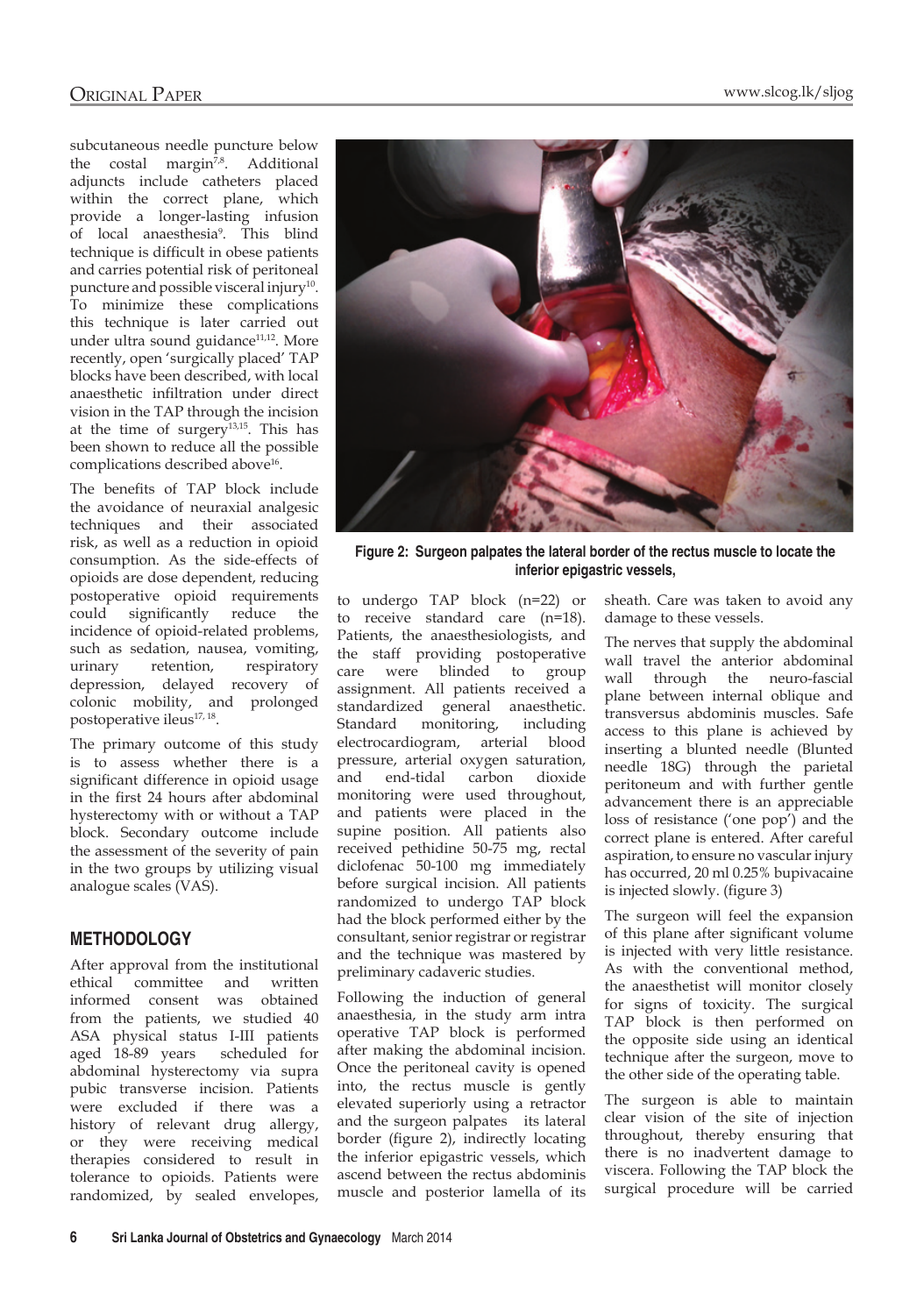

**Figure 3: After careful aspiration, to ensure no vascular injury has occurred, 20 ml 0.25% bupivacaine is injected slowly**

out in usual manner and rectus will be closed with vicryl and skin with monocryl sutures. The TAP block is performed at the beginning of the procedure since it takes 45 minutes for the onset of its action. In the non-intervention arm, no additional intervention is done apart from normal anaesthesia. Each woman was also given 100 mg diclofenac rectally and prescribed regular oral diclofenac (50 mg every 8 hours) and paracetamol (1 g every 6 hours) in line with our standard postoperative analgesic regimen. All women were prescribed intramuscular pethidine (75-100 mg) as required.

Data were collected by three medical officers who are blinded to the procedure using a pre tested questionnaire. Demographic data were collected at the time of recruitment of the study which includes age, parity, weight and height, whether previous surgery is being done and the indication and the duration of abdominal hysterectomy and any complications were recorded. Postoperative pain was assessed using a visual analogue scale (VAS) of 0 to 10 where 0 is no pain and 10 is the maximum pain. Pain score is assessed at 30 min, 1 hour, 3 hours, 6 hours, 12 hours and 24 hours and opioid requirement was assessed after 24 and 48 hours of surgery in women in both arms.

Sample size is calculated using following equation;

n≥ ((2kσ<sup>2</sup>)/d<sup>2</sup>)

n – Sample size in our group

k – 7.8 for 80% power and 0.05 for two sided significant level

σ – Standard deviation of variable of interest

d – Clinically worthwhile reduction expected

For the purpose of sample size calculation to determine the number of subjects in one group the variable considered is the 24 hour requirement of pethidine. If clinically important mean reduction in 24 hour pethidine was taken as 10 mg, was arrived after perusal of similar studies published. It is below 40 total and 20 in each arm. Statistical analyses were performed using a standard statistical programme (SPSS version 20.0, Chicago, IL). Demographic data were analysed using ANOVA test. Normally distributed data are presented as means ± of the mean and categorical data are presented as raw data and as frequencies. The α level for all analyses was set as  $P < 0.05$ .

# **RESULTS**

Forty patients were entered into the study. Twenty two were randomized to undergo TAP blockade with bupivacaine and 18 were randomized to receive standard care. All patients underwent abdominal hysterectomy through supra pubic transverse incision under general anaesthesia. Both groups were comparable in age, weight, height, duration of surgery and the size of the incision (Table 1). In all patients randomized to receive TAP block, the blocks were performed without complication.

Two groups were comparable with respect to demographic data, incision size and duration of surgery.

Patients undergoing TAP block had reduced 24 hour cumulative postoperative pethidine (7.5 mg + 23.1 and 37.5 mg + 51.6 in the TAP group and control group respectively p=0.02) consumption compared to the control group (Table 2).

Patients undergoing TAP block had reduced 24 hour cumulative postoperative pethidine consumption compared to the control group (7.5 mg + 23.1 and 37.5 mg + 51.6 in the TAP group and control group respectively p=0.02) (Table 2).

Postoperative VAS pain scores were reduced after TAP block at most, but not at all time points assessed (Table 3).

| Table 1: Demographic Data |                  |                      |          |  |  |  |  |
|---------------------------|------------------|----------------------|----------|--|--|--|--|
| <b>Variables</b>          | <b>TAP</b> group | <b>Control group</b> | P value  |  |  |  |  |
| Age $(y)$                 | $49.3 \pm 10.8$  | $49.3 \pm 6.6$       | $p=0.27$ |  |  |  |  |
| Weight (Kg)               | $56.7 \pm 8.3$   | $50.7 + 6.9$         | $p=0.33$ |  |  |  |  |
| Height (m)                | $2.4 \pm 0.2$    | $2.3 \pm 0.1$        | $p=0.47$ |  |  |  |  |
| Duration of surgery (min) | $50.5 + 4.0$     | $50.3 \pm 3.8$       | $p=0.97$ |  |  |  |  |
| Incision size (cm)        | $7.3 \pm 1.8$    | $7.9 \pm 0.5$        | $p=0.07$ |  |  |  |  |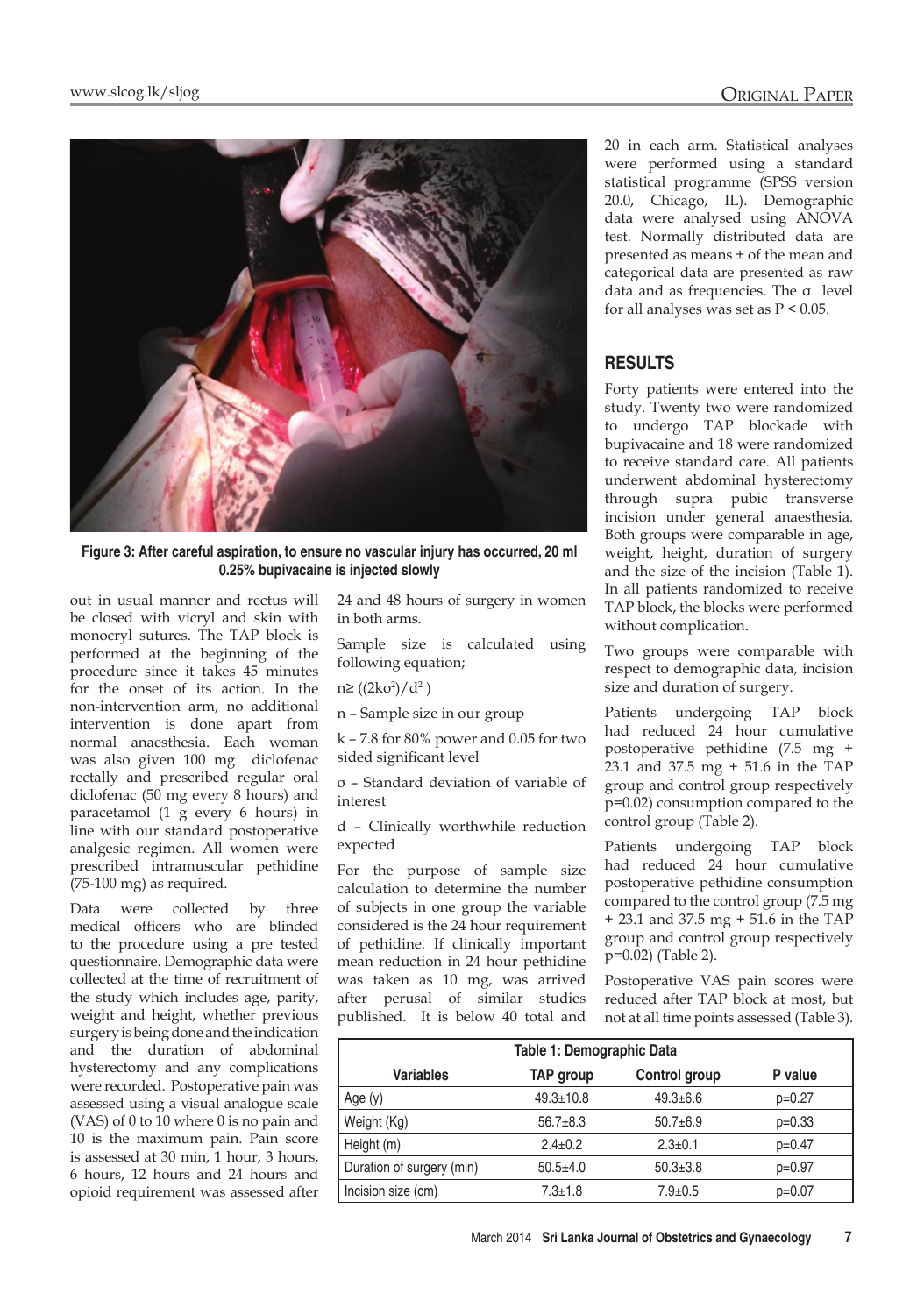| Table 2: Postoperative Pethidine Requirement  |                  |      |                |      |                      |  |  |  |
|-----------------------------------------------|------------------|------|----------------|------|----------------------|--|--|--|
|                                               | <b>TAP Block</b> |      | <b>Control</b> |      | Significance         |  |  |  |
|                                               | Mean             | sd   | Mean           | sd   | (t-test, p-value)    |  |  |  |
| Mean 24-hour<br>pethidine<br>requirement (mg) | 7.5              | 23.1 | 37.5           | 51.6 | $t=2.37$ , $p=0.02*$ |  |  |  |

Continuous variables are presented with mean.

| Table 3: Mean and Standard Deviation (Sd) of Visual Analogue Scale (VAS) scores<br>by study group |                  |      |             |      |                        |  |  |  |
|---------------------------------------------------------------------------------------------------|------------------|------|-------------|------|------------------------|--|--|--|
| <b>Time duration</b><br>(t-test, p-value)                                                         | <b>TAP Block</b> |      | Control     |      | Significance           |  |  |  |
|                                                                                                   | <b>Mean</b>      | Sd   | <b>Mean</b> | Sd   |                        |  |  |  |
| 30 Min                                                                                            | 4.5              | 1.3  | 5.4         | 1.0  | $t=2.27$ , $p=0.02*$   |  |  |  |
| 1h                                                                                                | 4.4              | 1.0  | 5.2         | 0.7  | $t=2.75$ , $p=0.01*$   |  |  |  |
| 2h                                                                                                | 4.0              | 0.9  | 4.8         | 0.7  | $t=3.15$ , $p=0.01*$   |  |  |  |
| 3h                                                                                                | 3.6              | 0.8  | 4.3         | 0.7  | $t=3.00$ , $p=0.01*$   |  |  |  |
| 6h                                                                                                | 2.8              | 0.9  | 3.7         | 0.7  | $t=3.51$ , $p=0.001**$ |  |  |  |
| 12h                                                                                               | 2.1              | 1.0  | 3.0         | 0.9  | $t=2.72$ , $p=0.01*$   |  |  |  |
| 24h                                                                                               | 1.4              | 0.5  | 1.8         | 0.7  | $t=1.65$ , $p=0.11$    |  |  |  |
| Total                                                                                             | 2.4              | 0.79 | 3.2         | 0.42 | $t=3.72$ , $p=0.001**$ |  |  |  |
| *Significant at 0.05 level **significant at 0.001 level                                           |                  |      |             |      |                        |  |  |  |

Categorical pain scores were reduced in patients who received TAP block at 30 minutes, 1, 2, 3, 6, 12 hours postoperatively when compared with the control group but at 24 hours there is no significant difference in the pain score (Figure 3 and Figure 4).

Mean postoperative visual analogue scale (VAS) pain scores at rest in each group over the first 24 postoperative hours, indicates significantly  $(P_0.05,$ t-test after ANOVA) higher VAS score when compared with the transversus abdominis plane (TAP) block group.

# **DISCUSSION**

The benefits of adequate postoperative analgesia are clear, and include a reduction in the postoperative stress response<sup>19</sup>, reduction in postoperative morbidity19and in certain types of surgery, improved surgical outcome 1. Effective pain control also facilitates rehabilitation and

accelerates recovery from surgery 19,20. Other benefits of effective regional analgesic techniques include reduced pain intensity, decreased incidence of side effects from analgesics, and improved patient comfort<sup>20</sup>.

This randomized, double-blind, controlled trial demonstrates that TAP block provides effective analgesia, when used as part of a multimodal analgesic regimen, in patients undergoing TAH. The TAP block reduced postoperative pethidine consumption and improved pain scores. The current regimen for the provision of postoperative analgesia after TAH at our institution consists of pethidine in combination with gular non-steroidal analgesics and etaminophen.

atients generally require pethidine or up to 48 h, after which they are proverted to oral analgesic drugs. Although pethidine provides satisfactory analgesia in patients after TAH, it is associated with adverse effects, such as sedation<sup>21</sup> nausea, and vomiting<sup>22,23</sup>.

The effectiveness of the TAP block in reducing postoperative pain and reducing pethidine consumption after TAH via a transverse lower abdominal incision is first demonstrated by J. Carney et al<sup>24</sup>. This was carried out via the abdominal wall before the surgical incision and the needle is inserted through the triangle, using the lossof-resistance technique. Inadvertent peritoneal puncture is a complication of this procedure and an ultrasound guided insertion of the needle will facilitate the identification of the needle tip and therefore reduce this risk particularly in obese patients<sup>25</sup>.

A surgical TAP block, much simpler and theoretically superior to conventional TAP technique has been described during caesarean section. TAP block by employing an intraabdominal approach; asepsis is more easily attained, visible and tactile confirmation of correct placement may be achieved with no risk of damage to viscera and avoidance of the inferior epigastric vessels is ensured<sup>12</sup>.



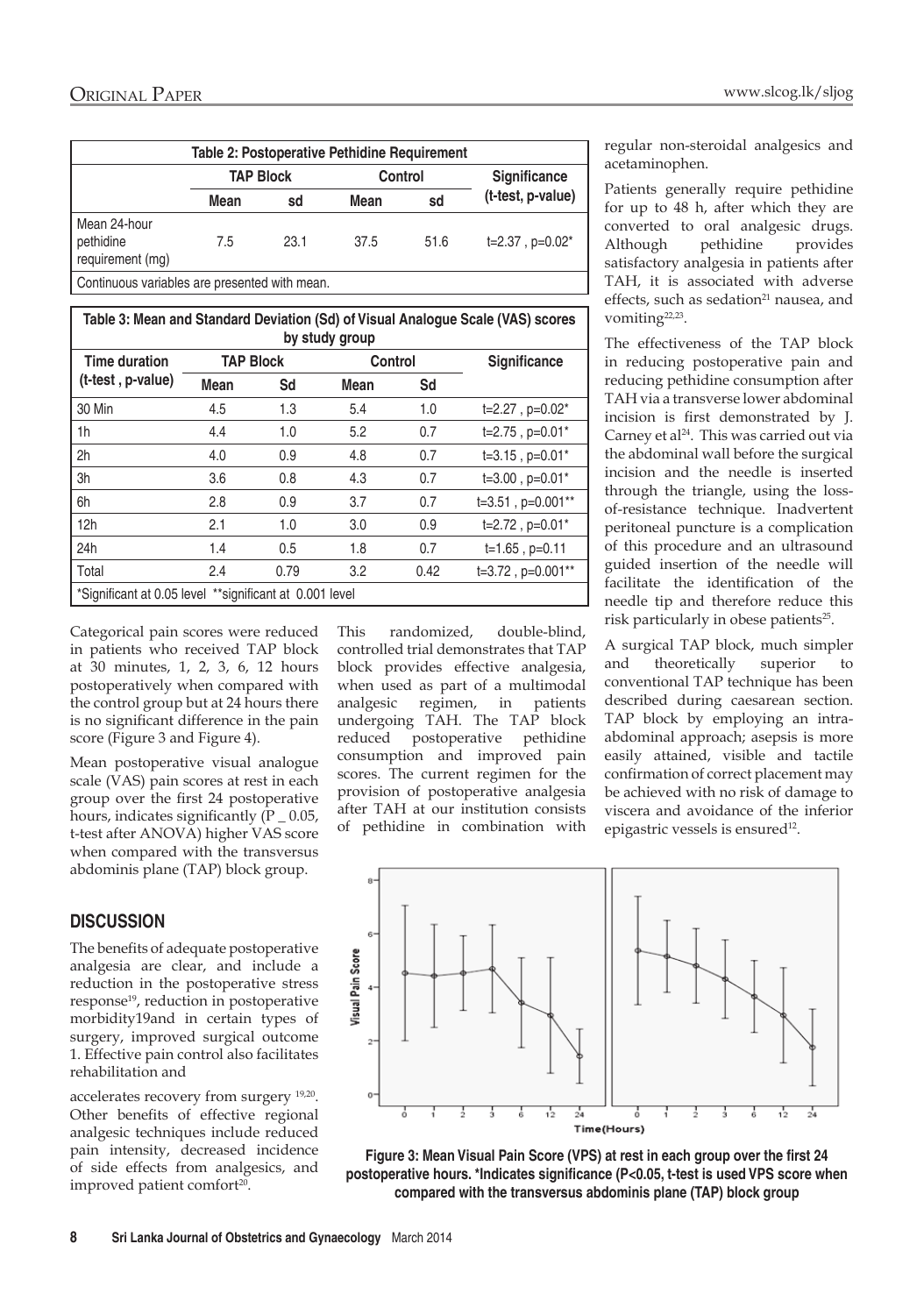

 **Figure 4: Mean distribution of Visual Pain Score by time period**

Reduction of 24 hour pethidine requirement in our study demonstrates that a single-shot TAP technique can produce effective analgesia. The reasons for the prolonged duration of analgesic effect after TAP block are not entirely elucidated. However, this may relate to the fact that the TAP is relatively poorly vascularised, and therefore drug clearance may be slowed<sup>3</sup>.

Most reports limit the use of this technique to lower abdominal surgery, with a success rate of approximately 85% in experienced hands<sup>26-28</sup>. It provides analgesia for skin muscles and parietal peritoneum of the anterior abdominal wall, but pain in pelvic and abdominal visceral sites is not covered.

## **CONCLUSION**

We conclude that the TAP block holds considerable promise as part of a multimodal analgesic regimen after TAH. This easily performed technique, provided reliable and effective analgesia in this study, and no complications due to the TAP block were detected. It should be used more often in everyday practice. ■

## **REFERENCES**

- 1. Kehlet H, Holte K. Effect of postoperative analgesia on surgical outcome. Br J Anaesth 2001; 87(1): 62–72
- 2. Kehlet H. Surgical stress: the role of pain

and analgesia Br J Anaesth 1989; 63(2): 189–95.

- 3. McDonnell JG, Curley G, Carney J, et al. The analgesic efficacy of transversus abdominis plane block after caesarean delivery: a randomized controlled trial. Anesth Analg 2008; 106(1): 186–91.
- 4. White PF. The changing role of non-opioid analgesic techniques in the management of postoperative pain. Anesth Analg 2005; 101(suppl. 5): S5–22.
- 5. Griffiths JD, Middle JV, Barron FA, Grant SJ, Popham P.A, Royse CF. Transversus abdominis plane block does not provide additional benefit to multimodal analgesia in gynecological cancer surgery. Anesthesia Analgesia 2010; 111(3): 797– 801.
- 6. Rafi AN. Abdominal field block: a new approach via the lumbar triangle. Anaesthesia 2001; 56(10): 1024–6.
- 7. Niraj G, Kelkar A, Jeyapalan I, et al. Comparison of analgesic efficacy of subcostal transversus abdominis plane blocks with epidural analgesia following upper abdominal surgery. Anaesthesia 2011; 66(6): 465–71.
- 8. Milan ZB, Duncan B, Rewari V, Kocarev M, Collin R. Subcostal transversus abdominis plane block for postoperative analgesia in liver transplant recipients. Transplant Proc 2011; 43(7): 2687–90.
- 9. Niraj G, Kelkar A, Jeyapalan I, et al. Comparison of analgesic efficacy of subcostal transversus abdominis plane blocks with epidural analgesia following upper abdominal surgery.Anaesthesia 2011; 66(6): 465–71
- 10. Lancaster P, Chadwick M. Liver trauma secondary to ultrasound guided transversus abdominis plane block. Br J Anaesthesia 2010;104:509–10
- 11. Walter EJ, Smith P, Albertyn R, et al. Ultrasound imaging for transversus abdominis blocks. Anaesthesia 2008;63(2):211
- 12. Hebbard P. Subcostal transversus abdominis plane block under ultrasound guidance Anesth Analg 2008; 106(2): 674.
- 13. Owen DJ, Harrod I, Ford J, Luckas M, Gudimetla V. The surgical transversus abdominis plane block – a novel approach for performing an established technique. BJOG 2011; 118(1): 24–7.
- 14. Bharti N, Kumar P, Bala I, Gupta V. The efficacy of a novel approach to transversus abdominis plane block for postoperative analgesia after colorectal surgery. Anesth Analg 2011; 112(6): 1504–8.
- 15. Araco A, Pooney J, Araco F, Gravante G. Transversus abdominis plane block reduces the analgesic requirements after abdominoplasty with flank liposuction. Ann Plast Surg 2010; 65(4): 385–8.
- 16. Niraj G, Searle A, Mathews M, et al. Analgesic efficacy of ultrasoundguided transversus abdominis plane block in patients undergoing open appendicectomy. Br J Anaesth 2009; 103(4): 601–5.
- 17. Kehlet H, Rung GW, Callesen T. Postoperative opioid analgesia: time for reconsideration. J Clin Anesth 1996; 8:441–5
- 18. Cali RL, Meade PG, Swanson MS, Freeman C. Effect of morphine and incision length on bowel function after colectomy.Dis Colon Rectum 2000;43:163–8
- 19. Capdevila X, Barthelet Y, Biboulet P, et al. Effects of perioperative analgesic technique on the surgical outcome and duration of rehabilitation after major knee surgery. Anesthesiology 1999; 91: 8-15.)
- 20. Bonnet F, Marret E. Influence of anaesthetic and analgesic techniques on outcome after surgery. Br J Anaesth 2005; 95:52– 8.
- 21. Stanley G, Appadu B, Mead M, Rowbotham DJ. Dose requirements, efficacy and side effects of morphine and pethidine delivered by patient-controlled analgesia after gynaecological surgery.